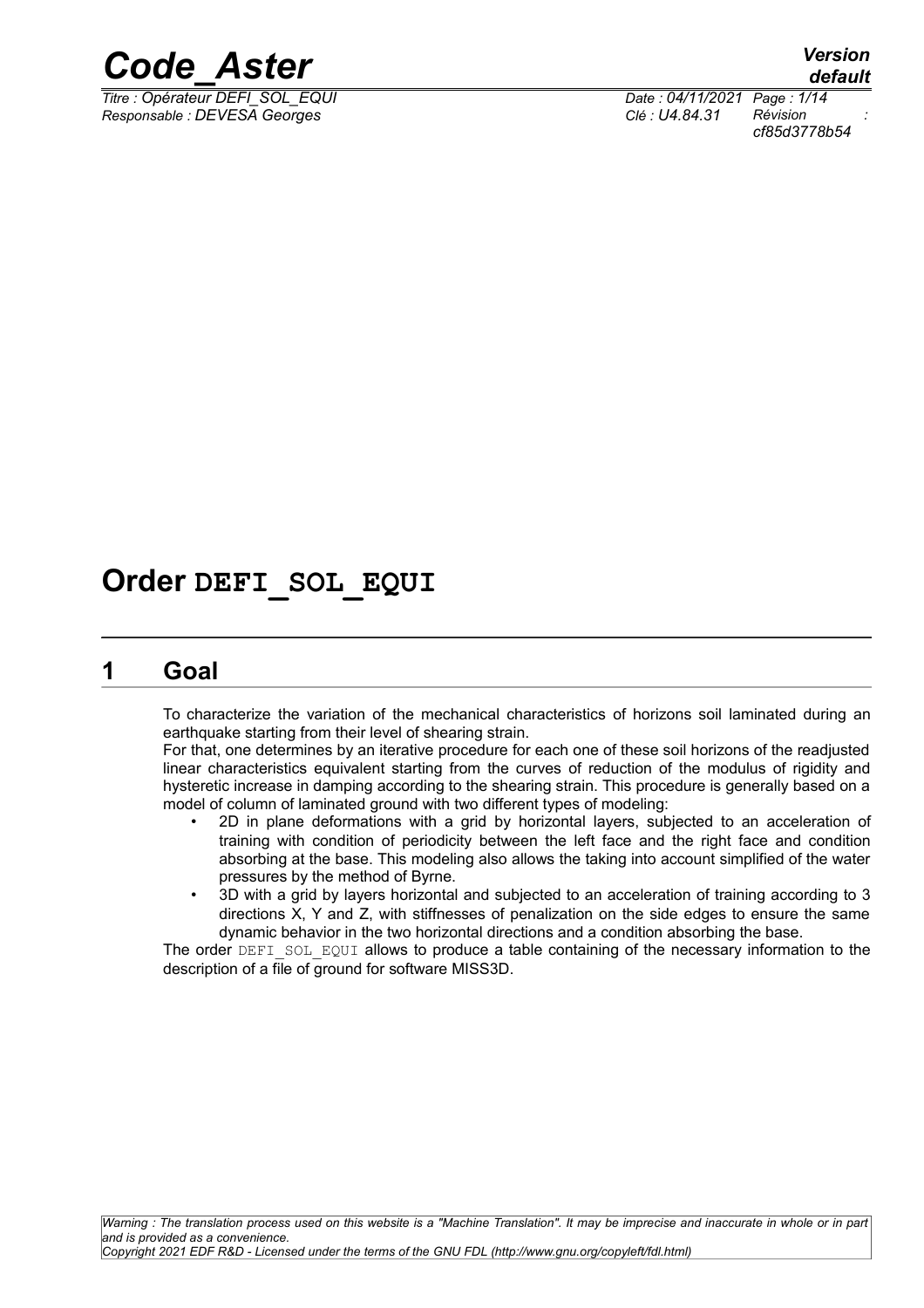*Titre : Opérateur DEFI\_SOL\_EQUI Date : 04/11/2021 Page : 2/14 Responsable : DEVESA Georges Clé : U4.84.31 Révision :*

*cf85d3778b54*

*default*

# **2 Syntax**

tabsol [table] = DEFI\_SOL\_EQUI (

| ♦<br>LIEU SIGNAL                           | $=$ /'LEVELLING',<br>/ 'CHAMP LIBRE',          | [DEFECT]      |
|--------------------------------------------|------------------------------------------------|---------------|
| ♦                                          |                                                | [grid]        |
| GRID = $my$ ,<br>GROUP_MA_COL = gmco,<br>٠ |                                                | [grma]        |
| GROUP MA SUBSTR = $gmdr$ ,<br>٠            |                                                | [grma]        |
| CORR_AMOR $=$ / 'NOT',<br>♦                |                                                | [DEFECT]      |
|                                            | / $YES'$ ,                                     |               |
| ♦<br>COEF VARI MATE                        | $= /$ coevm,                                   | [R]           |
|                                            | $/1.0$ ,                                       | [DEFECT]      |
| ♦<br>COEF AMPL ACCE                        | $= / \cosea$ ,                                 | [R]           |
|                                            | $/1.0$ ,                                       | [DEFECT]      |
| ♦<br>COEF GAMMA                            | $= / \csc a$ ,                                 | [R]           |
|                                            | $/0.65$ ,                                      | [DEFECT]      |
| NMAX_ITER<br>♦                             | $= /nmaxi,$                                    | $[1]$         |
|                                            | $/10$ ,                                        | [DEFECT]      |
| RESI RELA<br>♦                             | $=$ /resir,                                    | [R]           |
|                                            | $/0.05$ ,                                      | [DEFECT]      |
| ♦<br>FREQ COUP                             | $= \text{freqc}$ ,                             | [R]           |
| ♦<br>INTEGRATION                           | $=$ /'TIME',                                   | [DEFECT]      |
|                                            | / 'FREQUENCY',                                 |               |
| ♦<br>FREQ FILTER                           | $=$ /freqf,                                    | [R]           |
|                                            | /0.0,                                          | [DEFECT]      |
| ♦<br>SURFING                               | $=$ /'NOT',                                    | [DEFECT]      |
|                                            | / $YES'$ ,                                     |               |
| ♦<br>  # End If SURF=' NON'                | $NB$ <sub>_</sub> RECEPTEUR = $/2$ ,<br>$/4$ , | [DEFECT]      |
| LIST FREQ<br>♦                             | $=$ lfreqc,                                    | [listsER8]    |
| $LIST_FREQ_SPEC_OSCI = Ifreqs,$<br>♦       |                                                | [listR8]      |
| LIST EPSI $= L \text{ epsi},$<br>♦         |                                                | [listsER8]    |
| ♦<br>SEPARATOR $=$ /separ,                 |                                                | [ KN ]        |
|                                            | $\left( \Delta \Delta \right)$                 | [DEFECT]      |
| ♦<br>UNITE_RESU_TRAN = $/$ uretr,          |                                                | [Links (Out)] |
|                                            | $/40$ ,                                        | [DEFECT]      |
| ♦<br>UNITE RESU SPEC                       | $=$ /uresp,                                    | [Links (Out)] |
|                                            | /55,                                           | [DEFECT]      |
| UNITE TABLE RESU<br>♦                      | $=$ utres,                                     | [ Links (Out) |
|                                            |                                                |               |
| $/$ $\blacklozenge$ TABLE MATER ELAS       | $=$ tmela,                                     | [table]       |
| TABLE GEQUI GMAX<br>◆                      | $=$ tggma,                                     | [table]       |
| TABLE AMOR EQUI                            | $=$ tameq,                                     | [table]       |
| If TABLE MATER ELAS<br>#<br>€              |                                                |               |
| ♦<br>$MATERIAL = F$ (                      |                                                |               |
| <b>GAMMA</b>                               | $=$ lgamma,                                    | [1 R]         |
| G GMAX                                     | $=$ lggma,                                     | [1 R]         |
| D                                          | $=$ lisd,                                      | [1 R]         |
| $)$ ,                                      |                                                |               |
| ♦<br>$SLEEP = F$                           |                                                |               |
| THICK                                      | $=$ thick,                                     | [R]           |
|                                            |                                                |               |

]

*Warning : The translation process used on this website is a "Machine Translation". It may be imprecise and inaccurate in whole or in part and is provided as a convenience. Copyright 2021 EDF R&D - Licensed under the terms of the GNU FDL (http://www.gnu.org/copyleft/fdl.html)*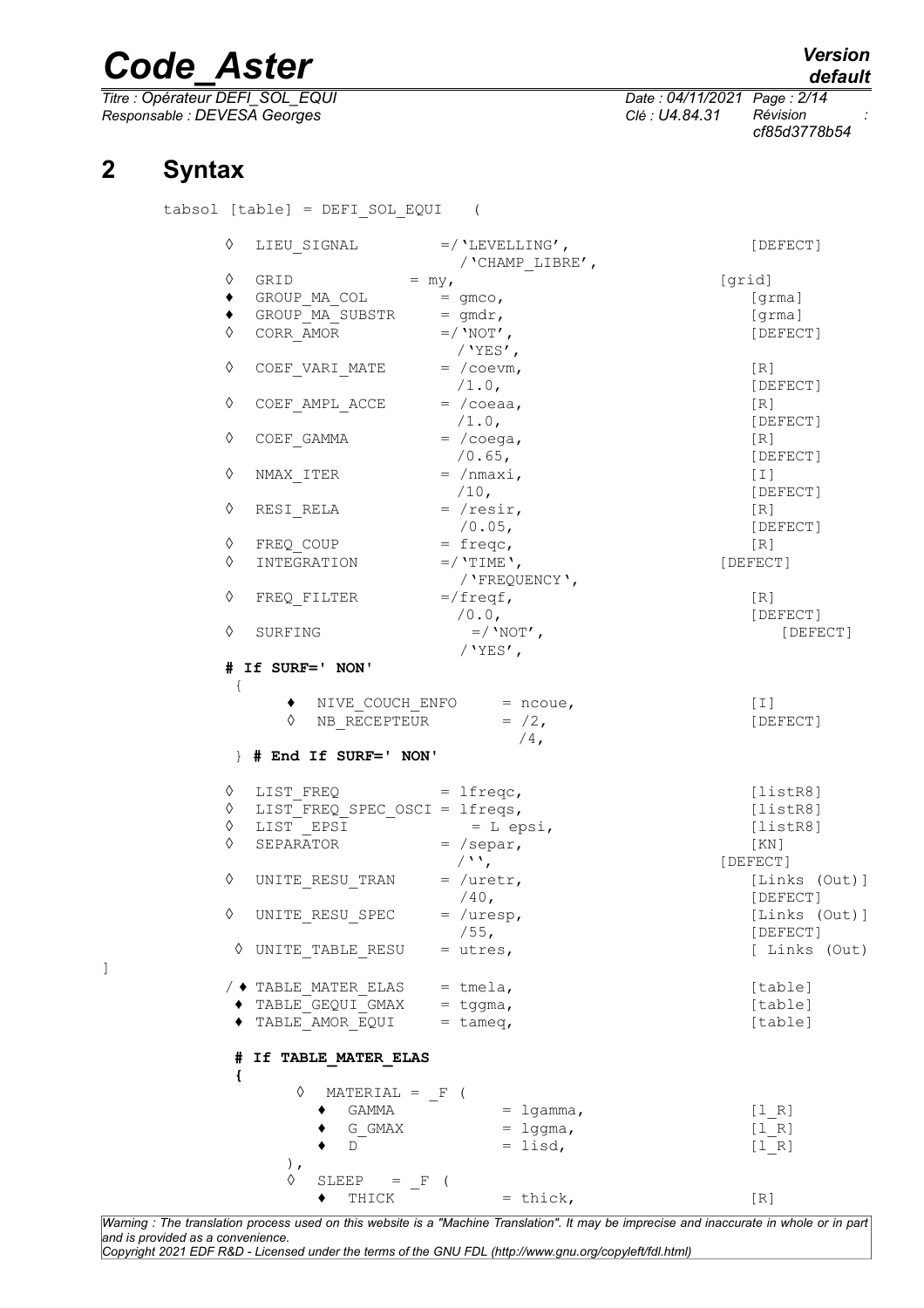*default*

*Code\_Aster Version*

| Titre : Opérateur DEFI_SOL_EQUI<br>Responsable : DEVESA Georges                                                                                                                     | Date: 04/11/2021 Page: 3/14<br>Clé : U4.84.31 | Révision<br>cf85d3778b54                                         |
|-------------------------------------------------------------------------------------------------------------------------------------------------------------------------------------|-----------------------------------------------|------------------------------------------------------------------|
| Ε<br>$=$ Young,<br>$=$ naked,<br>NAKED<br>RHO<br>$=$ rho,<br>AMOR HYST<br>$=$ beta,<br>NUME MATE<br>$=$ numat,<br>$= n1,$<br>♦<br>N1<br>GROUP MA<br>$=$ qmaco,<br>$\,$ ,            |                                               | [R]<br>[R]<br>[R]<br>[R]<br>$[1]$<br>[R]<br>[grma]               |
| } # Fin Si TABLE MATER ELAS                                                                                                                                                         |                                               |                                                                  |
| ♦<br>LOADING<br>$=$ / 'MONO APPUI',<br>/ 'ONDE PLANE',                                                                                                                              |                                               | [DEFECT]                                                         |
| # If LOADING = ' MONO APPUI '<br>€                                                                                                                                                  |                                               |                                                                  |
| $\Diamond$ FONC SIGNAL = foncs,<br>FONC SIGNAL $X = fones,$<br>♦<br># If FONC SIGNAL X<br>$\mathcal{L}$                                                                             |                                               | [function]<br>[function]                                         |
| $\Diamond$ FONC SIGNAL Y = foncs,<br>$\Diamond$ FONC_SIGNAL_ Z = foncs,<br>} # End If FONC_SIGNAL_ X                                                                                |                                               | [function]<br>[function]                                         |
| $\lozenge$ DSP<br>$=$ foncs,<br># If 'DSP'<br>€                                                                                                                                     |                                               | [function]                                                       |
| DURATION = T<br>UNITE RESU DSP $=$ / ur dsp,<br>$\}$ # End If DSP $\prime$                                                                                                          |                                               | [R]<br>[T]                                                       |
| ♦<br>NOM CMP<br>$=$ / $'DR'$ ,<br>$/$ 'DY',                                                                                                                                         |                                               | [DEFECT]                                                         |
| ♦<br>$=$ / 'NOT',<br>TOUT CHAM<br>/ ' YES ',                                                                                                                                        |                                               | [DEFECT]                                                         |
| $\Diamond$ GROUP MA DROITE = gmdr,<br>$\Diamond$ GROUP MA GAUCHE = gmga,<br>$\Diamond$ GROUP MA LINE<br>$=$ gmga,<br>$\Diamond$ CORRECTION =/ 'WITHOUT'<br>/ $'$ BYRNE',            |                                               | [grama]<br>[grma]<br>[grama]<br>[ DEFECT ]                       |
| # If BYRNE<br>$\left\{ \right.$<br>♦                                                                                                                                                |                                               |                                                                  |
| COEF KSI =/0.666666667<br>/coef ksi,<br>H End If BYRNE                                                                                                                              |                                               | [DEFECT]<br>[R]                                                  |
| $}$ # End If LOADING = ' MONO_APPUI '                                                                                                                                               |                                               |                                                                  |
| # If LOADING = ' ONDE PLANE '<br>€                                                                                                                                                  |                                               |                                                                  |
| $\Diamond$ FONC SIGNAL = foncs,<br>$\Diamond$ FONC_SIGNAL X = foncs,<br>$\Diamond$ FONC_SIGNAL_ Y = foncs,<br>$\Diamond$ FONC_SIGNAL _ Z = foncs,<br>♦<br>TOUT CHAM<br>$=$ / 'YES', |                                               | [function]<br>[function]<br>[function]<br>[function]<br>[DEFECT] |
| / $'$ NOT $'$ ,<br>♦<br>$=$ / 'PERIODIC',<br>CONNECTION<br>/ 'WITHOUT',                                                                                                             |                                               | [DEFECT]                                                         |
| ♦<br>$=$ / 'YES',<br>TOUT CHAM<br>/ $'$ NOT $'$ ,                                                                                                                                   |                                               | [DEFECT]                                                         |
| LENGTH $CARA$ = lcar has,<br>♦<br>FARMHOUSE PEN With $=$ mpen has,<br>♦                                                                                                             |                                               | [R]<br>[R]                                                       |

*Warning : The translation process used on this website is a "Machine Translation". It may be imprecise and inaccurate in whole or in part and is provided as a convenience. Copyright 2021 EDF R&D - Licensed under the terms of the GNU FDL (http://www.gnu.org/copyleft/fdl.html)*

 $\blacklozenge$  /  $\blacklozenge$  FONC SIGNAL = foncs, [function]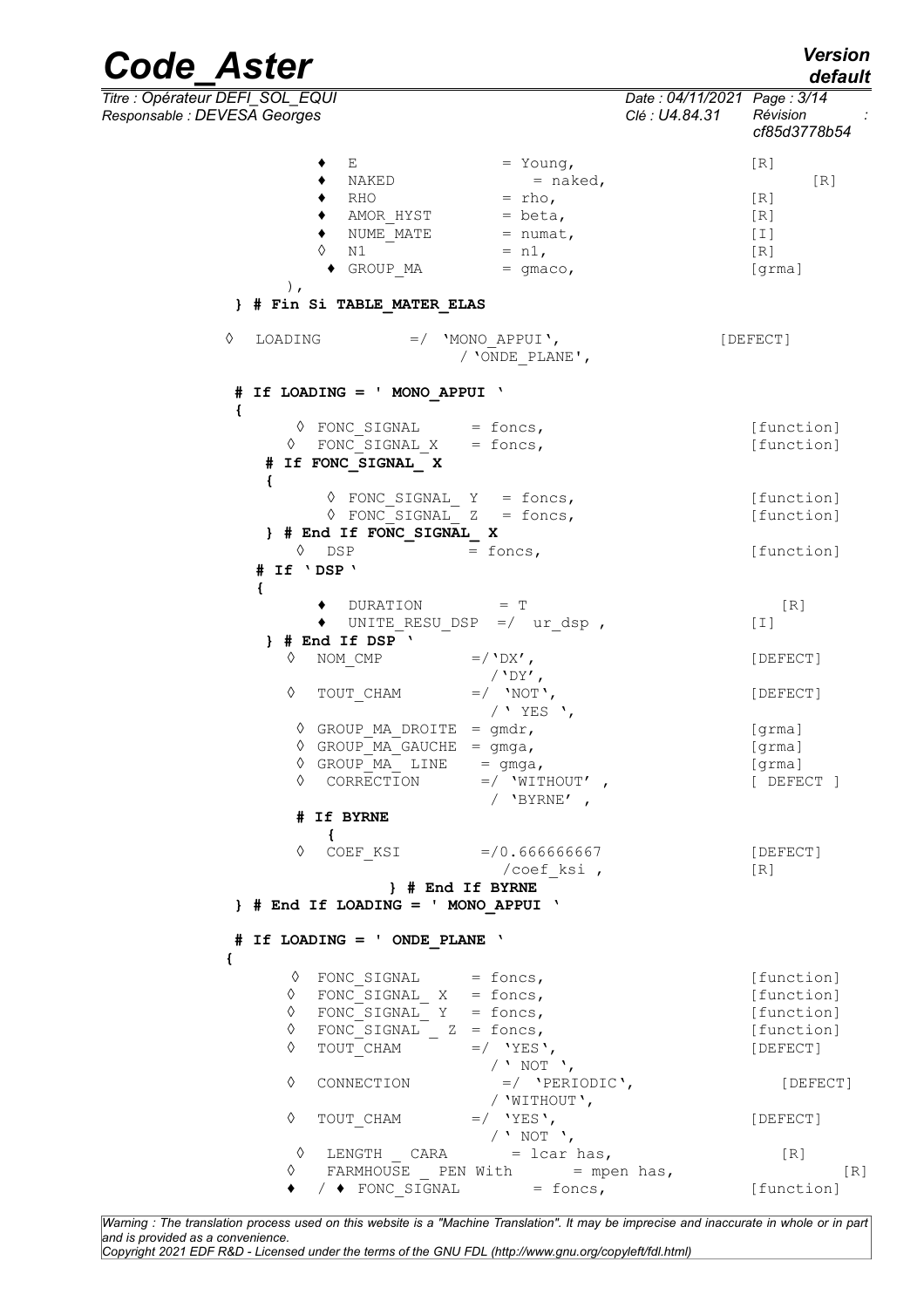| <b>Code Aster</b>                                               |                                                                                                                                                                             |                          | <b>Version</b><br>default                         |
|-----------------------------------------------------------------|-----------------------------------------------------------------------------------------------------------------------------------------------------------------------------|--------------------------|---------------------------------------------------|
| Titre : Opérateur DEFI SOL EQUI<br>Responsable : DEVESA Georges | Date: 04/11/2021 Page: 4/14<br>Clé : U4.84.31                                                                                                                               | Révision<br>cf85d3778b54 |                                                   |
|                                                                 | $/$ $\bullet$ UNITE TRAN INIT<br>$=$ utrin,                                                                                                                                 |                          | [ Links (In)                                      |
| ♦<br>♦<br>♦<br>♦<br>♦                                           | GROUP MA DROITE<br>$=$ qmdr,<br>GROUP MA GAUCHE<br>$=$ gmga,<br>GROUP MA LINE<br>$=$ qmqa,<br>NOM CMP<br>$=$ / $\Delta$ X',<br>/ $'$ DY',<br>$=$ / 'WITHOUT',<br>CORRECTION |                          | [qrm]<br>[qrm]<br>[qrm]<br>[DEFECT]<br>[ DEFECT ] |
|                                                                 | 'BYRNE',                                                                                                                                                                    |                          |                                                   |
|                                                                 | # If BYRNE                                                                                                                                                                  |                          |                                                   |
| ♦                                                               | $= 70.66666667$<br>COEF KSI<br>/coef ksi,<br>H End If BYRNE<br>$\}$ # End If LOADING = '<br>ONDE PLANE<br>$\mathbf{A}$                                                      |                          | [DEFECT]<br>[R]                                   |
| ♦<br>INFORMATION =<br>[DEFECT]                                  | 1,<br>2,                                                                                                                                                                    |                          |                                                   |

 $\Diamond$  TITLE = title,  $[1 \text{ Kn}]$ 

)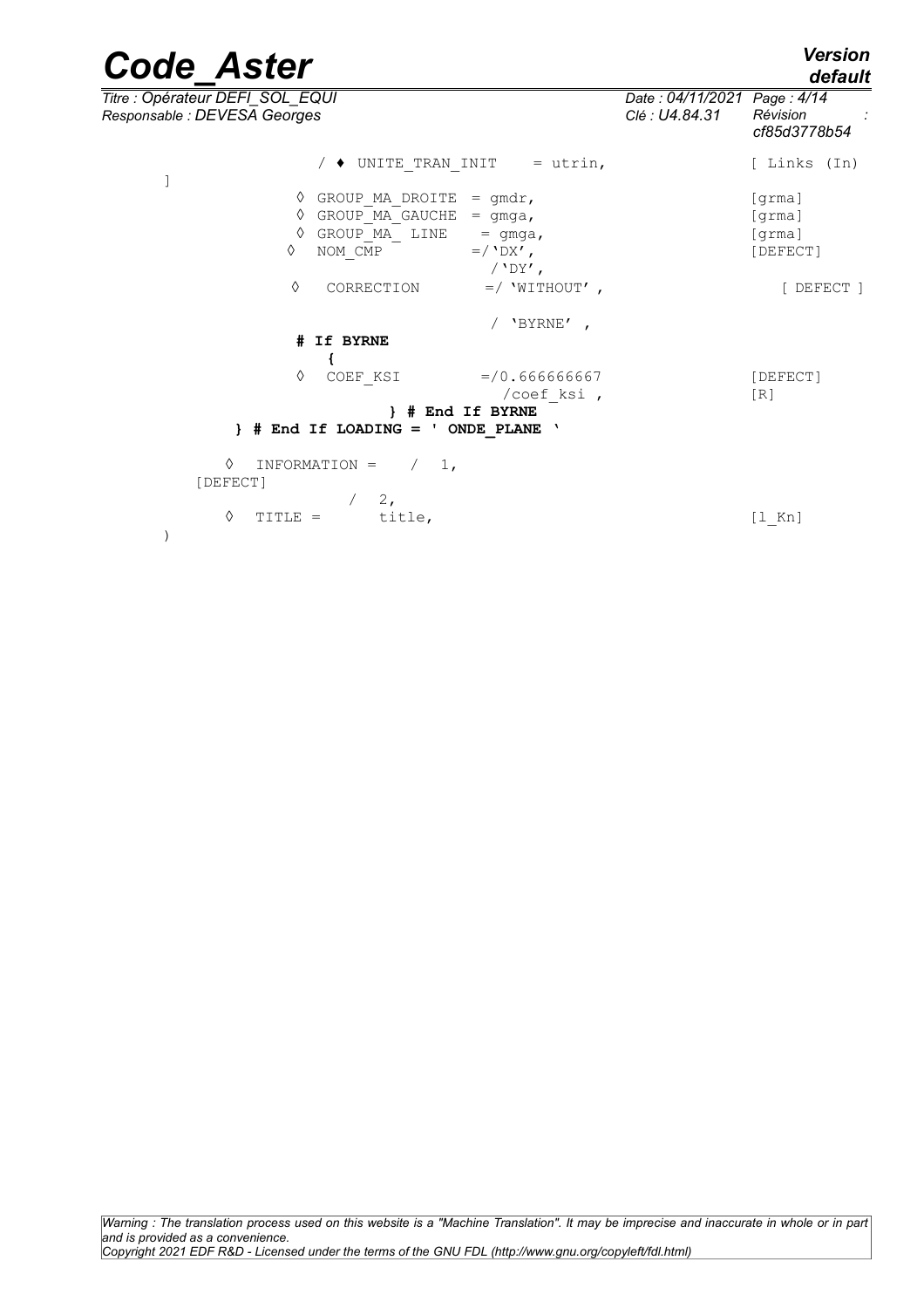*Titre : Opérateur DEFI\_SOL\_EQUI Date : 04/11/2021 Page : 5/14 Responsable : DEVESA Georges Clé : U4.84.31 Révision :*

*cf85d3778b54*

## **3 Operands**

### **3.1 Operand LOADING**

◊ LOADING = / 'MONO\_APPUI',[DEFECT] / 'ONDE\_PLANE',

Indicate the nature of the loading of imposition of the movement :

LOADING = 'MONO APPUI': loading in the form of acceleration of training mono-support imposed on the column of ground.

 $LOADING = 'ONDE PLANE':$  loading in the form of a wave planes vertical propagation of speed imposed on the column of ground, shearing if horizontal movement of request, pressure if vertical movement of request.

### **3.2 Operand FONC\_SIGNAL**

♦ FONC\_SIGNAL = foncs

Allows to define a temporal function defining the signal of acceleration for a modeling  $1D - 1$ component:of training if loading mono-support or loading by wave planes vertical propagation, imposed on the model of column representative of the stratification of ground. ON characterizes starting from this model variation of the mechanical characteristics of horizons soil laminated according to their level of shearing strain.

#### **Notice 1 :**

*It is necessary that the initial moment of the signal is null and that the step of time dt that is to* say constant. If one uses a number of steps of time which is a power of two, then final time will  $n$ ecessarily be worth  $\left(2^N\!-\!1\right)$   $dt$   $\,$   $\cdot$ 

#### **Notice 2 :**

*In the case of a loading plane wave, this option is alternate with the data of a table of the transitory evolutions of accelerations, possibly speeds and displacements obtained by a former call with DEFI\_SOL\_EQUI . It tte table is provided E by the keyword UNITE\_TRAN\_INIT .*

### **3.3 OperandS FONC\_SIGNAL\_X/FONC\_SIGNAL\_Y/FONC\_SIGNAL\_Z**

- FONC SIGNAL  $X = f$ oncs
- FONC SIGNAL  $Y =$  foncs
- FONC SIGNAL  $Z =$  foncs

Allows to define functionS temporalS defining the signal of acceleration for a modeling  $1D - 3$ components:of training if loading mono-support or loading by wave planes vertical propagation, imposed on the model of column representative of the stratification of ground.

#### **Notice 1 :**

*It is necessary that the initial moment of the signal is null and that the step of time dt that is to say constant. If one uses a number of steps of time which is a power of two , then final time will*  $n$ ecessarily be worth  $\left(2^N\!-\!1\right)$   $dt$   $\,$   $\cdot$ 

### **3.4 Operand DSP**

◊ DSP = dsp [FUNCTION]

The operand p ermet to define a function of spectral concentration (DSP) imposed on the model of column representative of the stratification of ground. This keyword is compatible only with one loading mono-support.

If the keyword DSP is present, then one calls on the tools of the RVT ( *Random Theory Vibration* ) for (die) the convolution and the calculation of the degraded profiles of ground. The DSP equivalent to a spectrum (SRO) is obtained as a preliminary by CALC FONCTION/SPEC OSCI. This approach,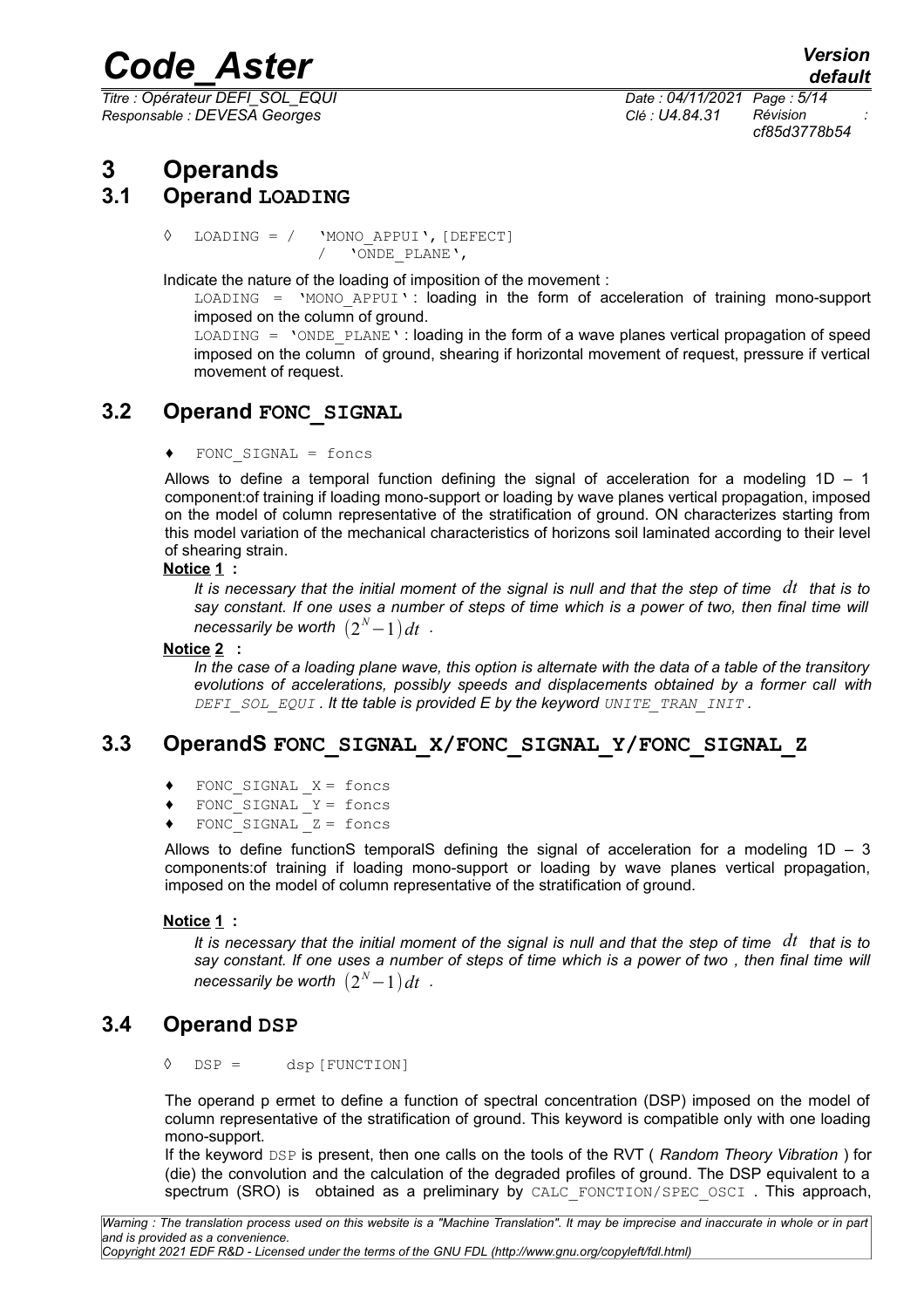*Titre : Opérateur DEFI\_SOL\_EQUI Date : 04/11/2021 Page : 6/14 Responsable : DEVESA Georges Clé : U4.84.31 Révision :*

*cf85d3778b54*

which nécess I you not of passage in temporal field for the calculation of answers maximum and spectra of answer, is also called E transfer of the spectra.

### **3.5 Operand LIEU\_SIGNAL**

◊ LIEU\_SIGNAL = / 'LEVELLING', [DEFECT] / 'CHAMP\_LIBRE',

Indicate the place of imposition of the signal compared to the column of ground:

LIEU\_SIGNAL = 'LEVELLING' : signal imposed on the base of the column (with the levelling rock).

LIEU SIGNAL = 'CHAMP LIBRE' : signal imposed at the top of the column (in free field).

### **3.6 Operand DURATION**

 $\Diamond$  DURATION = T [R]

This keyword is to be informed only in the presence of the keyword DSP. *Cf.* [U4.32.04] for the significance of this keyword.

### **3.7 Operand NOM\_CMP**

NOM  $CMP =$  / 'DX', [DEFECT]  $'$ DY',

Indicate the direction of the signal imposed on the column of ground:

NOM  $CMP = 'DX'$ : horizontal imposed signal. It is the current case where one determines the variation of the mechanical characteristics of the horizons soil laminated during the earthquake starting from their level of shearing strain.

NOM  $CMP = 'DY'$  : vertical imposed signal. In this case, the mechanical characteristics of the horizons soil laminated do not vary during the earthquake. The interest is only to provide as a result the transitory evolutions and the spectra of accelerations obtained to the bottom of each soil horizon.

### **3.8 Operand FREQ\_COUP**

```
◊ FREQ_COUP = freqc
```
Cut-off frequency allowing to filter the entry signal. By default, one takes a maximum value corresponding to half of the reverse of the step of time of the entry signal.

### **3.9 Operand INTEGRATEDTION**

◊ INTEGRATION =/ 'TIME', [DEFECT] / 'FREQUENCY',

Permet to choose the method of integration in postprocessing of the signals of movements in displacement or speed. By default, one keeps the temporal method by the value 'TEMPS' who implements the call to the option JUST of CALC\_FONCTION. If not one can choose the frequential method by the value 'FREQUENCY' who implements the call to the option INTEGRE FREQ of CALC\_FONCTION.

### **3.10 Operand FREQ\_FILTER**

 $\Diamond$  FREO FILTER = / 0.0, [DEFECT] / freqF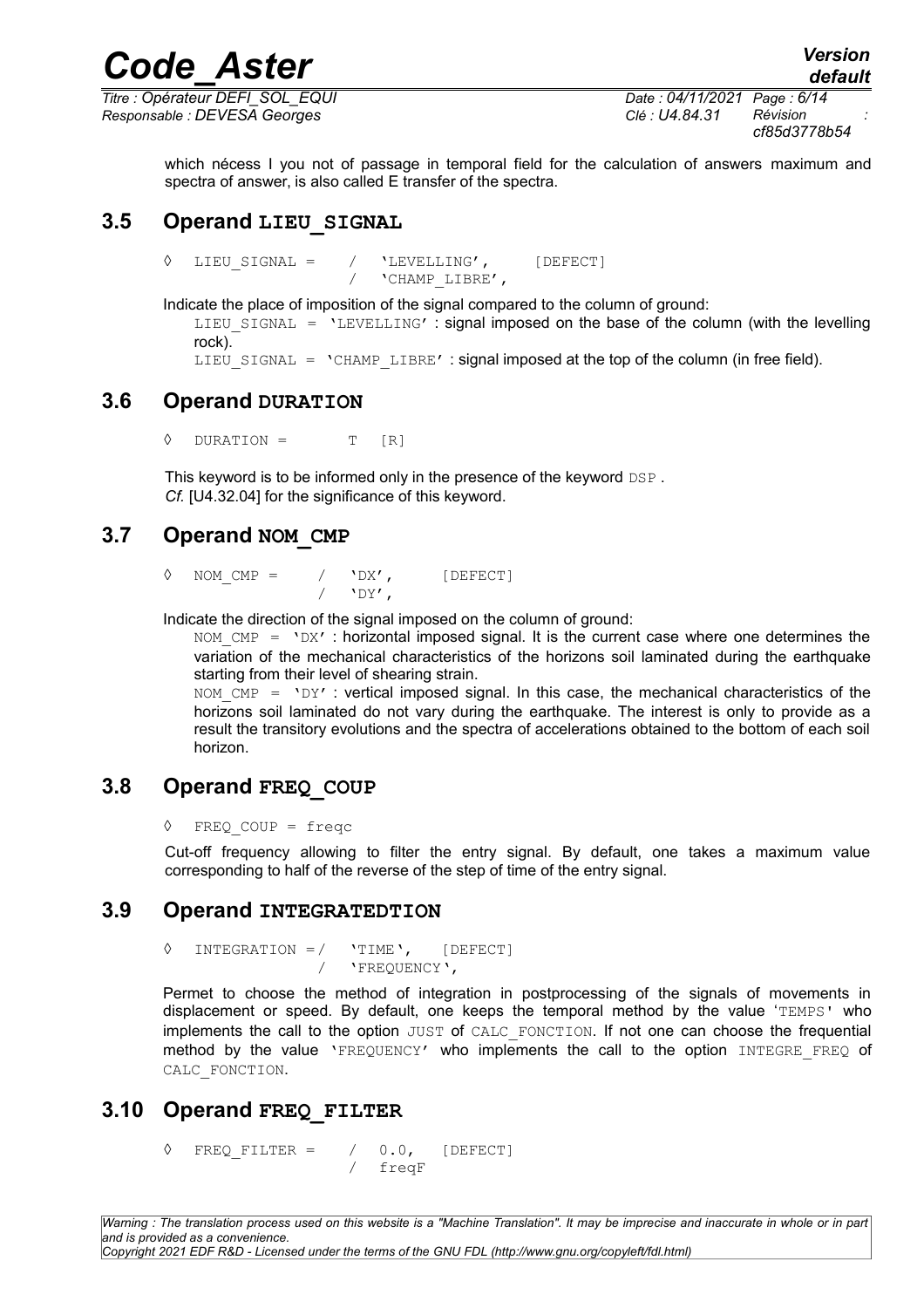*Responsable : DEVESA Georges Clé : U4.84.31 Révision :*

Frequency allowing to filter by bottom the entry signal if one chose the method of frequential integration. By default, one takes a zero value which cancels filtering by bottom.

### **3.11 Operand GRID**

 $\Diamond$  GRID = my

If standard modeling 1D – 1 component, permet to define the name of the concept of the total surface grid of the column representative of the stratification of ground. It will be affected there a model of plane deformations ('D\_PLAN'). If the operand is not indicated, one will fill starting from the names of groups of meshs informed in the operands  $GROUPMA*$  contents of a file grid to the format 'ASTER' printed in the file RESULT.

If standard modeling 1D – 3 components, makes it possible to define the name of the concept of the voluminal grid of the column representative of the stratification of the ground, to which a modeling 3D will be affected.

### **3.12 Operand GROUP\_MA\_COL**

 $\triangleleft$  GROUP MA COL = gmco

Allows to define in the preceding grid (if there exists) the name of the surface group of meshs including the whole of the column representative of the stratification of ground. If modeling  $1D - 1$  component and that LE preceding grid does not exist, this group will be created in the file grid with the format 'ASTER' filled by the operator.

### **3.13 Operands GROUP\_MA\_DROITE/GROUP\_MA\_GAUCHE**

- $GROUP$  MA DROITE = qmda
- $\bullet$  GROUP  $MA$  GAUCHE = gmga

Only for one simulation  $1D - 1$  component, permettent to define respectively in the preceding grid (if there exists) the names of the linear groups of meshs to which will be affected a relation of periodicity between the flat rim and the left edge of the column representative of the stratification of ground. If the preceding grid does not exist, these groups will be created in the file grid with the format 'ASTER' filled by the operator.

### **3.14 Operands GROUP\_MA\_LINE**

 $GROUP$  MA  $LINE =$  qmda

Only for one simulation 1D – 3 components, makes it possible to define the name of the linear group of the meshs encircling the column of ground, to which will be affected stiffnesses of penalization in order to ensure the same dynamic behavior in the two horizontal directions.

### **3.15 Operand GROUP\_MA\_SUBSTR**

♦ GROUP\_MA\_SUBSTR = gmdr

For a modeling  $1D - 1$  component, permet to define in the preceding grid (if there exists) the linear name of the groups of meshs to which a modeling of absorbing border will be affected. If the preceding grid does not exist, this group will be created in the file grid with the format 'ASTER' filled by the operator.

For a modeling 1D – 3 components, makes it possible to define in the preceding grid the name of the surface group of mesh to which a modeling Fr will be affectedOabsorbing ntière.

### **3.16 Operand CORRECTION**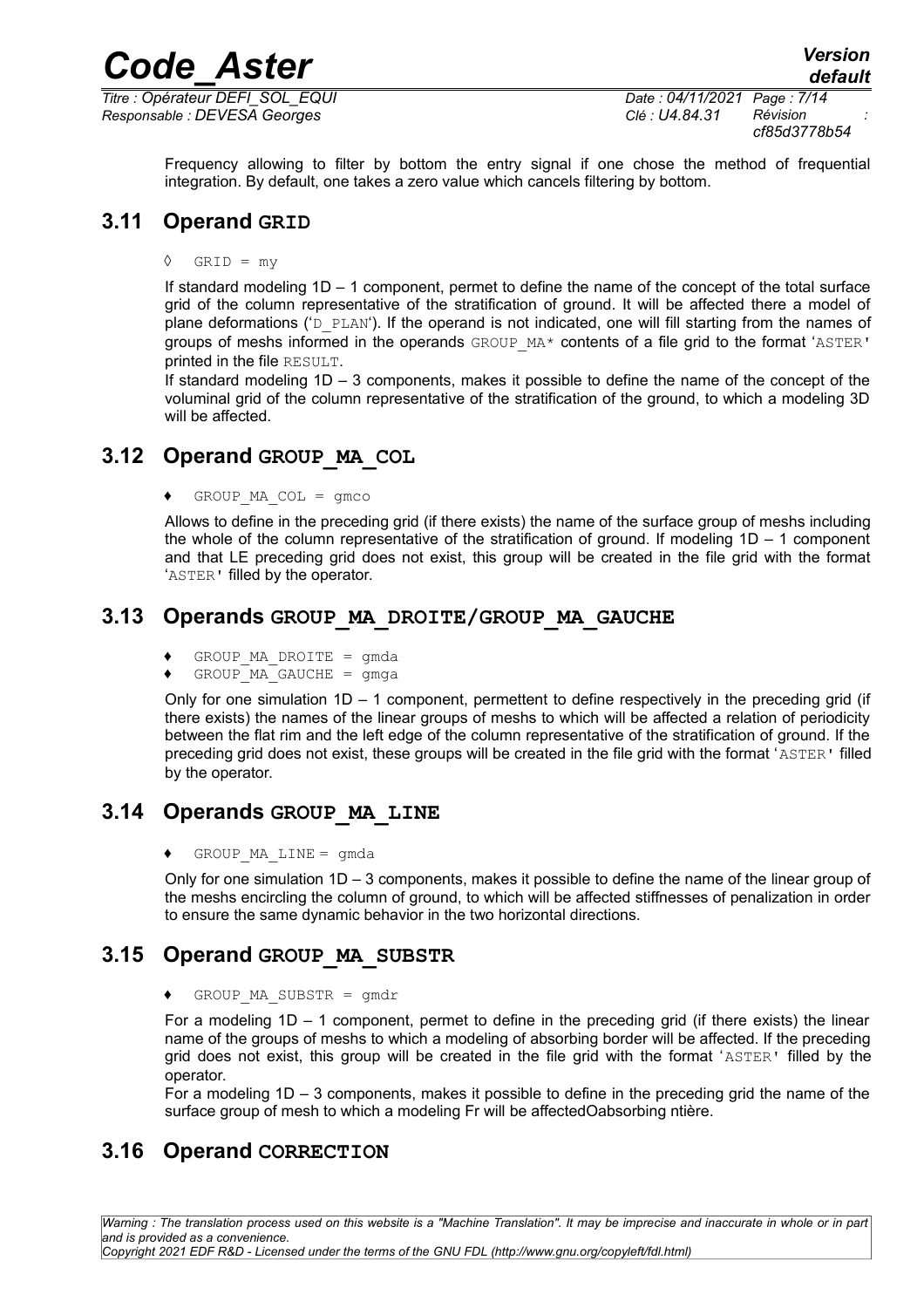*Responsable : DEVESA Georges Clé : U4.84.31 Révision :*

*Titre : Opérateur DEFI\_SOL\_EQUI Date : 04/11/2021 Page : 8/14 cf85d3778b54*

 $\sqrt{V}$  CORRECTION = /  $V$ WITHOUT', [DEFECT] / 'BYRNE',

For a modeling 1D – 1 component, makes it possible to activate the taking into account of the water pressures in a way simplified by the model of Byrne. In this case, the evaluation of the degraded value of the modulus of rigidity is corrected by a factor depend on the rise of calculated effective water pressure.

### **3.17 Operand COEF\_KSI**

◊ COEF\_KSI =/ 0.666666667 [ DEFECT ] /coef ksi , [R]

Parameter allowing to define the value of coefficient of weighting which makes it possible to modulate the impact of *r umax* on the effective deformation for a modeling 1D – 1 component with the model of Byrne.

### **3.18 Operand SURFING**

 $\Diamond$  SURFING = / 'NOT', [DEFECT]  $/$  'YES',

Indicate if one wants or not to have certain layers of the ground modelled in the column above an inserted foundation, which one finds in the table of ground usable by MISS3D:

SURFING = 'YES' : shallow foundation compared to the soil horizons.

 $SURFING = 'NOT'$ : depression of the foundation in the ground.

### **3.19 Operand NIVE\_COUCH\_ENFO**

◊ NIVE\_COUCH\_ENFO = ncoue

If SURFING  $=$  'NOT', this keyword becomes obligatory: it then gives the number of soil horizons above the inserted foundation.

### **3.20 Operand NB\_RECEPTEUR**

 $\Diamond$  NB RECEPTEUR = / 2, [DEFECT]  $/ 4,$ 

This keyword has direction only if SURFING = 'NOT' : it makes it possible to define the number of receivers per layer of element inserted in the laminated ground: also corresponds to the number of underlayers generated for each layer of element inserted in the table of ground produced.

### **3.21 Keyword MATERIAL**

 $MATERIAL = F ($ 

Keyword factor répétable allowing the description of the characteristics of families of materials nonlinear, material per material, defined by curves of reduction of the modulus of rigidity and hysteretic increase in damping according to the shearing strain. These materials are constitutive of groups of layers of the laminated ground. Each group is generally associated with a geological zone (clay, rock…).

#### **3.21.1 Operand GAMMA**

 $\triangleleft$  GAMMA = lgamma

Allows to define the list of real increasing ordinate of the X-coordinates of the shearing strain for each family of nonlinear material defined in the column.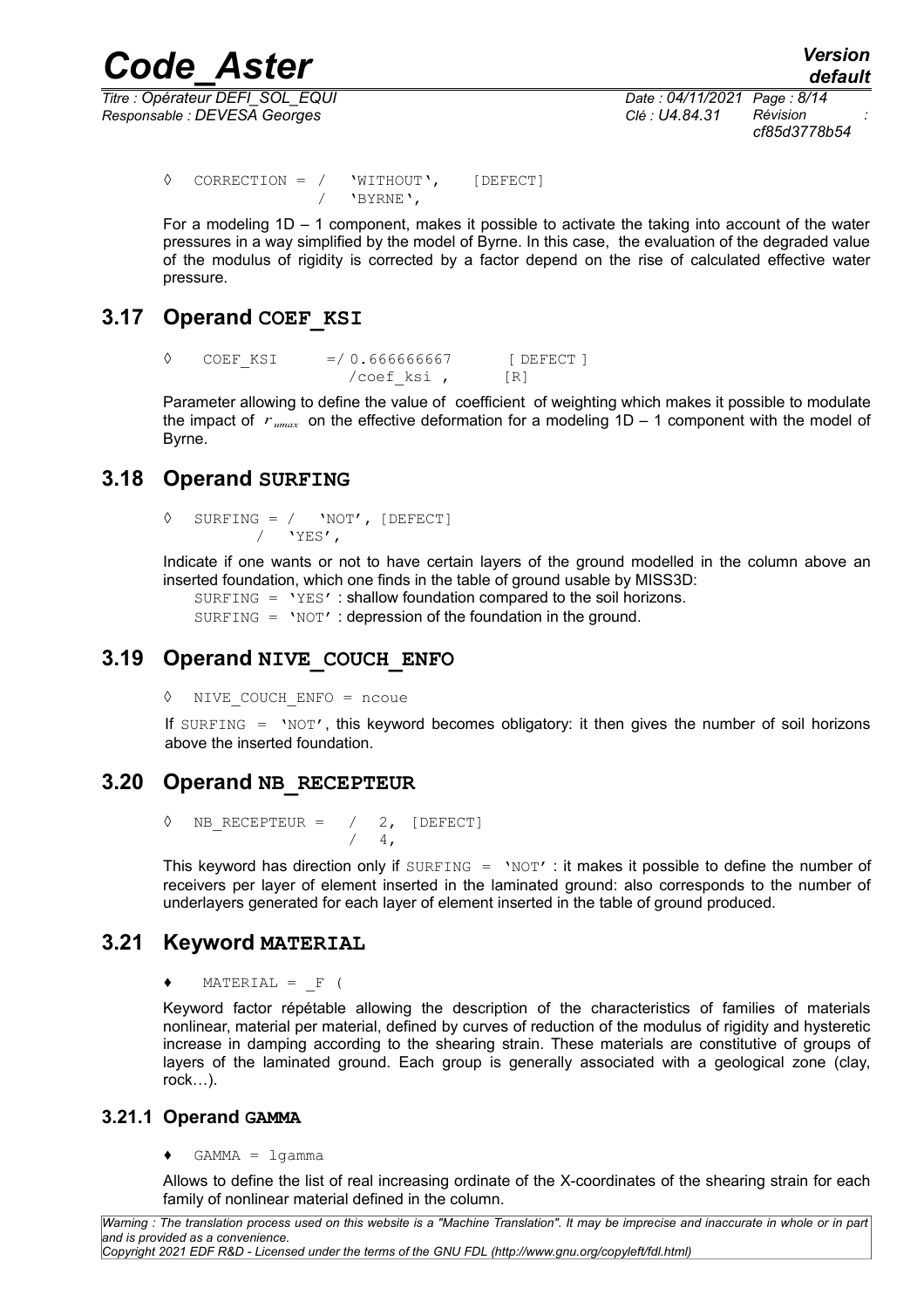*Responsable : DEVESA Georges Clé : U4.84.31 Révision :*

*Titre : Opérateur DEFI\_SOL\_EQUI Date : 04/11/2021 Page : 9/14 cf85d3778b54*

### **3.21.2 Operands G\_GMAX/D**

- $\bullet$  G GMAX = lggma,
- $D = \text{list}.$

Allow respectively to define the lists of actual values of reduction of the modulus of rigidity and increase in internal damping  $D$ , hysteretic half of damping, according to the shearing strain for each nonlinear material running. Each term of these lists corresponds to a value of the list indicated by the operand GAMMA. All these lists must thus have the same cardinal for same material.

#### **Notice 1 :**

*It is necessary to define a nonlinear material for the last soil horizon corresponding to the substratum which will have for the operand G\_GMAX constant values of 1 (not of reduction) and for the operand D constant values of the hysteretic half-value of the damping of the substratum.*

#### **Notice 2 :**

*The functions thus created are prolonged on the left and on the right with the option 'CONSTANT' and interpolated with an option ('LOG', 'FLAX') .*

#### **Notice 3 :**

*If the lists of the X-coordinates of the shearing strain of the families of nonlinear material are different between eIles, one will use like lists common reference in order to define by interpolation the description of the characteristics of nonlinear materials, material by material, the list of nonlinear material for the last soil horizon corresponding to the substratum. One can however force the data of the list of common reference by the operand LIST EPSI* 

### **3.22 Operand LIST\_EPSI**

◊ LIST\_EPSI = lepsi

F allows orcer the data of the list of common reference of the X-coordinates of the shearing strain for interpolation of the characteristics of the families of nonlinear material.

### **3.23 Keyword SLEEP**

 $SLEEP = F ($ 

Keyword factor répétable allowing the geometrical description of the layers of a laminated ground, that of the characteristics of materials constitutive of these layers, the assignment sleeps by layer of previously definite nonlinear materials by the keyword MATERIAL.

#### **3.23.1 Operands EPAIS/E/NU/RHO/AMOR\_HYST/N1**

Allow respectively to define the actual values of the thickness, Young modulus, Poisson's ratio, density and initial damping hysteretic of each layer, for recall twice the value of internal damping  $\Box$  (to be informed in absolute and not expressed as a percentage). For modeling with the model of Byrne, the user must also provide the value  $(NR<sub>1</sub>)<sub>60</sub>$  SPT of the layer. This value is used to obtain the parameters of the model of Byrne via the following expression:

$$
C_1 = \frac{8,7}{(N_1)^{1,25}_{60}}
$$

$$
C_2 = \frac{0,4}{C_1}
$$

#### **Notice 1 :**

*A treatment special is made so that the value NR1=0 provides the same result as for a modeling* CORRECTION = 'WITHOUT' *(cf case test zzzz412e).*

#### **3.23.2 Operand NUME\_MATE**

♦ NUME\_MATE = numat

*Warning : The translation process used on this website is a "Machine Translation". It may be imprecise and inaccurate in whole or in part and is provided as a convenience.*

*Copyright 2021 EDF R&D - Licensed under the terms of the GNU FDL (http://www.gnu.org/copyleft/fdl.html)*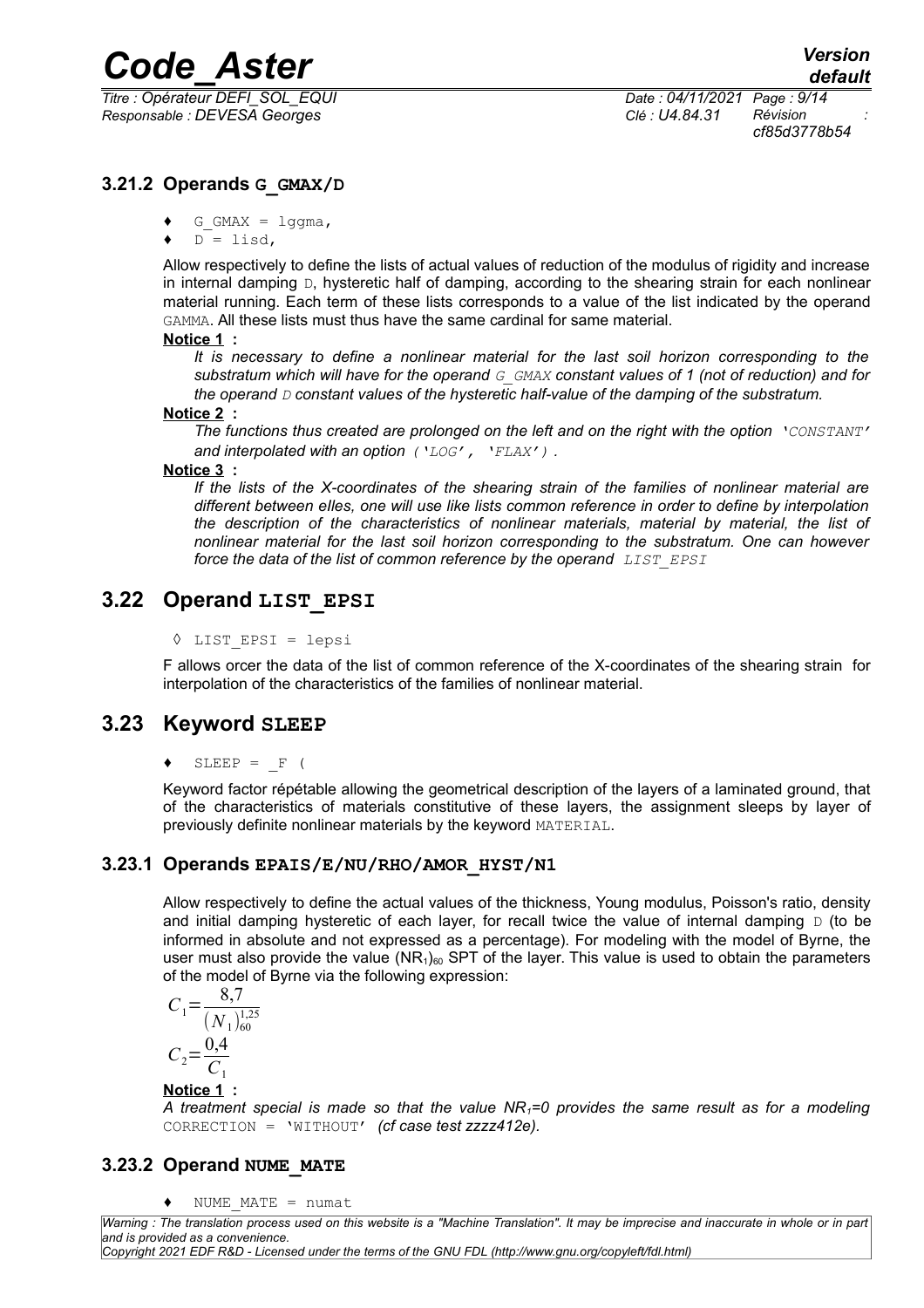*Titre : Opérateur DEFI\_SOL\_EQUI Date : 04/11/2021 Page : 10/14 Responsable : DEVESA Georges Clé : U4.84.31 Révision :*

*cf85d3778b54*

Number of nonlinear material in the order of description of the occurrences of the keyword MATERIAL to assign to the current layer.

#### **3.23.3 Operand GROUP\_MA**

 $\triangleleft$  GROUP MA = gmaco

Allows to define the name of the surface group of meshs of the current layer. The last occurrence corresponds to a layer of substratum. If this one is not with a grid in the model of the column, then one names to him of the linear group of meshs of the substratum already indicated by the keyword GROUP\_MA\_SUBSTR. If the operand GRID is not informed, this group will be created in the file grid with the format 'ASTER' filled by the operator.

### **3.24 Operand COEF\_VARI\_MATE**

 $\Diamond$  COEF VARI MATE = / 1.0, [DEFECT] / coevm

Give a factor of total amplification of the Young moduli defined initially in the keyword SLEEP. In addition to the unit value by default, one also generally uses in the studies of dimensioning the values of 1.5 and 0.67.

### **3.25 Operand COEF\_AMPL\_ACCE**

 $\Diamond$  COEF AMPL ACCE = / 1.0, [DEFECT] / coeaa

Give a factor of amplification of the signal of acceleration defined initially by the operand FONC\_SIGNAL.

### **3.26 Operand COEF\_GAMMA**

 $\Diamond$  COEF GAMMA = / 0.65, [DEFECT] / coega

Give a factor, lower than 1, used to calculate the effective deformation starting from the maximum deformation obtained in each soil horizon during the signal. The value obtained will give the level from which one will determine the variation of the characteristics of nonlinear material constitutive of the layer, by reading on the curves given by the operands  $D$  and  $G$  GAMMA keyword MATERIAL.

### **3.27 Operand CORR\_AMOR**

 $\sqrt[3]{CORR}$ AMOR = /  $\sqrt[3]{NOT}$ , [DEFECT] / 'YES',

Indicate if one wants or not to correct the hysteretic data of the damping given by material by introducing a new formulation of the modulus of G\* rigidity which corrects the module real G by the formulation of LYSMER, namely that G\* is written:

$$
G^* = G[(1 - 2\xi^2) + 2\xi j\sqrt{1 - \xi^2}]
$$

This formulation makes it possible to obtain the equality between the actual value of G and the complex module of  $G^*$ . This is done by adding the keyword CORR AMOR equal to 'YES'.

### **3.28 Operand LIST\_FREQ**

*Warning : The translation process used on this website is a "Machine Translation". It may be imprecise and inaccurate in whole or in part and is provided as a convenience.*

*Copyright 2021 EDF R&D - Licensed under the terms of the GNU FDL (http://www.gnu.org/copyleft/fdl.html)*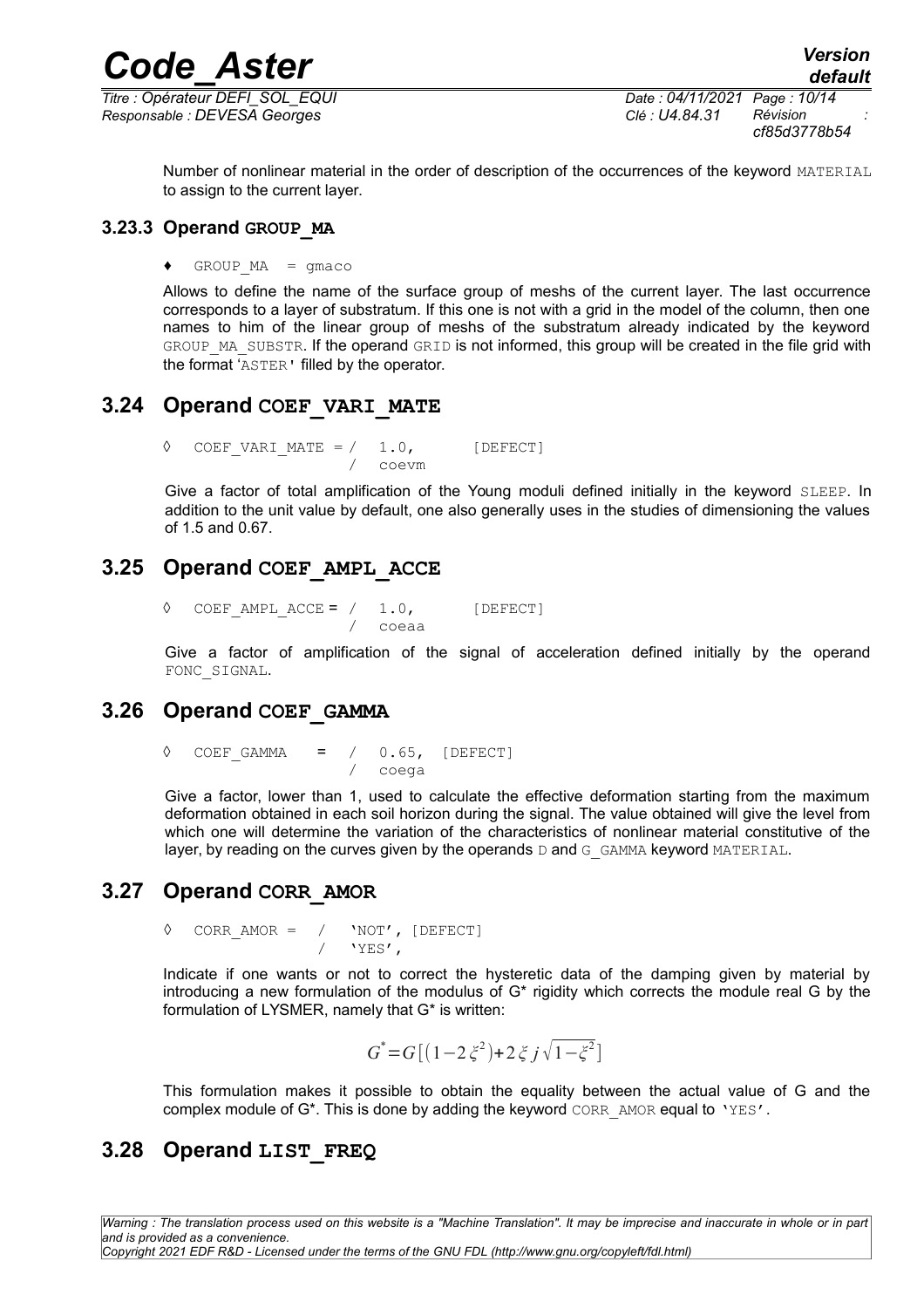*Titre : Opérateur DEFI\_SOL\_EQUI Date : 04/11/2021 Page : 11/14 Responsable : DEVESA Georges Clé : U4.84.31 Révision :*

*cf85d3778b54*

Allows the user to introduce a list of frequencies of calculation of the harmonic evolution launched by the operator. By defect, the operator imposes one of them limited by the cut-off frequency (operand FREQ COUP).

### **3.29 Operand LIST\_FREQ\_SPEC\_OSCI**

Makes it possible to the user to introduce a list of frequencies different from that used by default into the calculation of the spectra of answer from oscillator (or SRO) by the option SPEC OSCI of CALC\_FONCTION.

### **3.30 Operands NMAX\_ITER/RESI\_RELA**

GiveNT parameters of the iterative process of variation of the characteristics of the materials constituTifs of the layers. Respectively the maximum number of iterations and the criterion of stop on the relative maximum variation between two successive iterations of the Young modulus on the whole of the soil horizons. " Iteration "has here the direction "of stage of calculation". It is necessary some at least to calculate possible degradations and to establish the criterion of stop compared to the initial state.

Thus NMAX ITER is equal to or higher than 1.

### **3.31 Operands TABLE\_GEQUI\_GMAX/TABLE\_AMOR\_EQUI**

Represent an alternative to the description of the characteristics of nonlinear materials, material by material, defined by the keyword factor MATERIAL. One can then give directly tables of values results of an initial definition by this keyword. For example, one will be able respectively to read the contents of these tables produced by a first master key of DEFI SOL EQUI in the case test SDNX100E :

the table indicated by TABLE\_GEQUI\_GMAX will contain following information on the variation of the reduction of the modulus of rigidity by material:

| 1.00000E-02<br>8.00000E-02<br>7.00000E-02<br>5.00000E-02 | 1.00000E-06<br>1.00000E+00<br>1.00000E+00<br>1.00000E+00<br>1.00000E+00<br>9.80000E-01<br>3.00000E-06<br>9.90000E-01<br>9.90000E-01<br>9.30000E-01<br>1.00000E-05<br>9.60000E-01<br>9.60000E-01<br>3.00000E-05<br>8.90000E-01<br>8.30000E-01<br>1.00000E-04<br>8.40000E-01<br>6.40000E-01<br>7.50000E-01<br>6.60000E-01<br>3.00000E-04<br>5.40000E-01<br>4.30000E-01<br>3.70000E-01<br>1.00000E-03<br>3.00000E-01<br>2.20000E-01<br>3.00000E-03<br>1.90000E-01<br>1.10000E-01<br>1.50000E-01 | 1.00000E+00<br>1.00000E+00<br>1.00000E+00<br>1.00000E+00<br>1.00000E+00<br>1.00000E+00<br>1.00000E+00<br>1.00000E+00<br>1.00000E+00 |
|----------------------------------------------------------|----------------------------------------------------------------------------------------------------------------------------------------------------------------------------------------------------------------------------------------------------------------------------------------------------------------------------------------------------------------------------------------------------------------------------------------------------------------------------------------------|-------------------------------------------------------------------------------------------------------------------------------------|
|----------------------------------------------------------|----------------------------------------------------------------------------------------------------------------------------------------------------------------------------------------------------------------------------------------------------------------------------------------------------------------------------------------------------------------------------------------------------------------------------------------------------------------------------------------------|-------------------------------------------------------------------------------------------------------------------------------------|

the table indicated by TABLE AMOR EQUI will contain following information on the variation of the hysteretic increase in damping by material:

It is specified that the values of damping must be given in absolute and not expressed as a percentage.

### **3.32 Operand TABLE\_MATER\_ELAS**

*Warning : The translation process used on this website is a "Machine Translation". It may be imprecise and inaccurate in whole or in part and is provided as a convenience. Copyright 2021 EDF R&D - Licensed under the terms of the GNU FDL (http://www.gnu.org/copyleft/fdl.html)*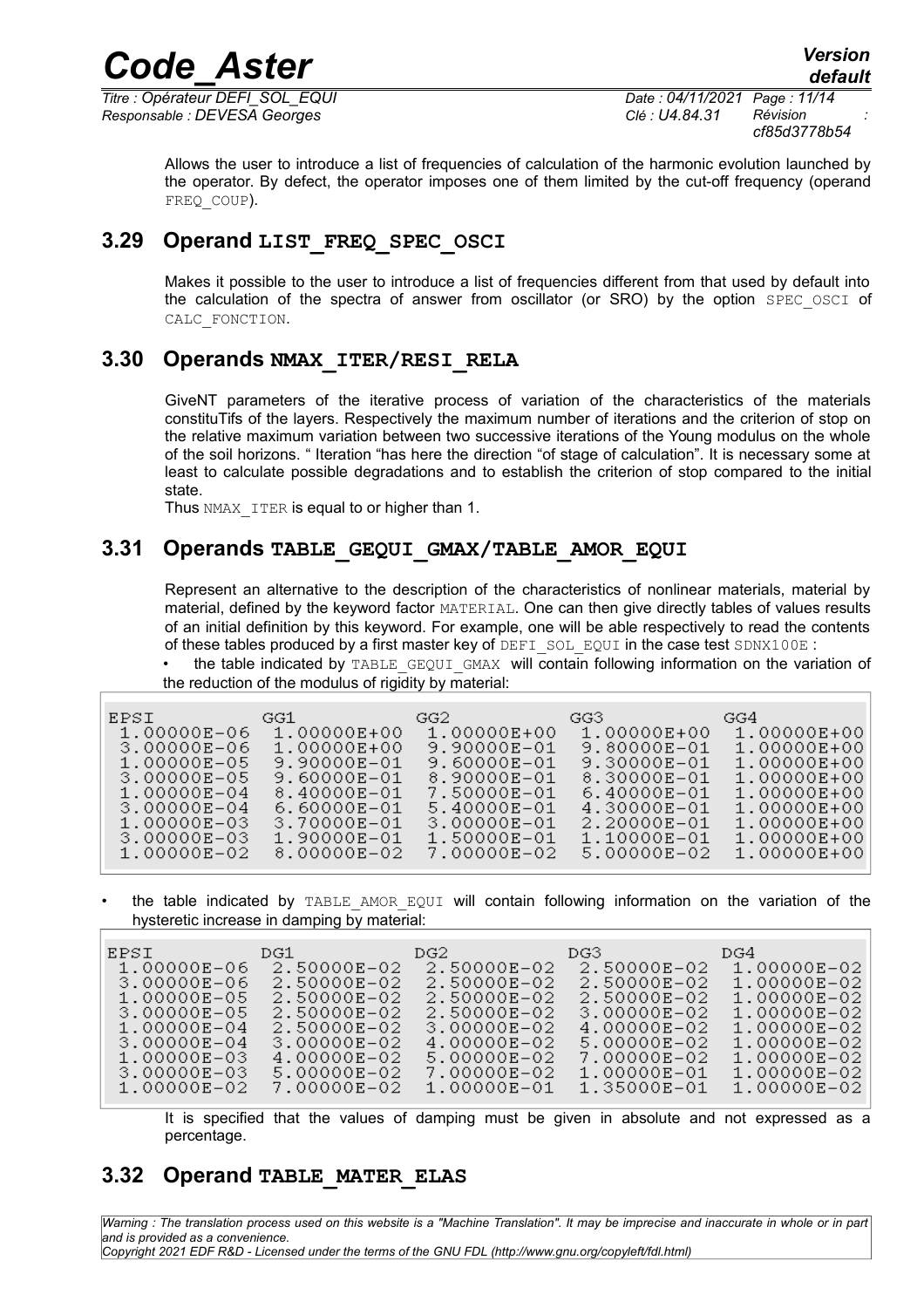*Responsable : DEVESA Georges Clé : U4.84.31 Révision :*

*Titre : Opérateur DEFI\_SOL\_EQUI Date : 04/11/2021 Page : 12/14 cf85d3778b54*

*default*

Represent an alternative to the geometrical description of the horizons soil laminated and that of the characteristics of materials constitutive of these layers, defined by the keyword factor SLEEP. As for the keyword factor SLEEP, if the operand GRID is not well informed, the groups given in the table indicated by the operand TABLE\_MATER\_ELAS\_will be created in the file grid with the format 'ASTER' filled by the operator. One can then give directly by the operand TABLE MATER ELAS a table of values results of an initial definition by the keyword factor SLEEP. For example, one will be able to read the contents of this table produced by a first master key of DEFI\_SOL\_EQUI in the case test SDNX100E :

the table indicated by TABLE\_MATER\_ELAS\_will contain following information on the geometrical description of the horizons soil laminated and that of the initial characteristics of materials constitutive of these layers, sleeps by layer:

| Υ<br>Μ<br>1.90000E+00<br>3.80000E+00<br>5.70000E+00<br>7.60000E+00<br>9.50000E+00<br>1.14000E+01<br>1.33000E+01<br>1.52000E+01<br>1.93250E+01<br>2.34500E+01<br>2.75750E+01<br>3.17000E+01<br>3.58250E+01<br>3.99500E+01<br>4.40750E+01<br>4.82000E+01<br>5.24500E+01<br>5.67000E+01<br>6.09500E+01<br>6.52000E+01<br>6.94500E+01<br>7.37000E+01<br>7.79500E+01<br>8.22000E+01<br>8.64500E+01<br>9.07000E+01<br>9.49500E+01 | COUCH1A<br>COUCH1B<br>COUCH1C<br>COUCH1D<br>COUCH2A<br>COUCH2B<br>COUCH <sub>2</sub> C<br>COUCH2D<br>COUCH3A<br>COUCH3B<br>COUCH3C<br>COUCH3D<br>COUCH3E<br>COUCH3F<br>COUCH3G<br>COUCH3H<br>COUCH4A<br>COUCH4B<br>COUCH4C<br>COUCH4D<br>COUCH4E<br>COUCH4F<br>COUCH4G<br>COUCH4H<br>COUCH5A<br>COUCH5B<br>COUCH <sub>5</sub> C | RHO<br>2.65000E+03<br>2.65000E+03<br>2.65000E+03<br>2.65000E+03<br>2.65000E+03<br>2.65000E+03<br>2.65000E+03<br>2.65000E+03<br>2.71000E+03<br>2.71000E+03<br>2.71000E+03<br>2.71000E+03<br>2.71000E+03<br>2.71000E+03<br>2.71000E+03<br>2.71000E+03<br>2.71000E+03<br>2.71000E+03<br>2.71000E+03<br>2.71000E+03<br>2.71000E+03<br>2.71000E+03<br>2.71000E+03<br>2.71000E+03<br>2.71000E+03<br>2.71000E+03<br>2.71000E+03 | Emax<br>2.67000E+08<br>2.67000E+08<br>2.67000E+08<br>2.67000E+08<br>3.35000E+08<br>3.35000E+08<br>3.35000E+08<br>3.35000E+08<br>9.21000E+08<br>9.21000E+08<br>9.21000E+08<br>9.21000E+08<br>9.21000E+08<br>9.21000E+08<br>9.21000E+08<br>9.21000E+08<br>1.39000E+09<br>1.39000E+09<br>1.39000E+09<br>1.39000E+09<br>1.39000E+09<br>1.39000E+09<br>1.39000E+09<br>1.39000E+09<br>1.96000E+09<br>1.96000E+09<br>1.96000E+09 | ΝU<br>4.90000E-01<br>4.90000E-01<br>4.90000E-01<br>4.90000E-01<br>4.90000E-01<br>4.90000E-01<br>4.90000E-01<br>4.90000E-01<br>4.70000E-01<br>4.70000E-01<br>4.70000E-01<br>4.70000E-01<br>4.70000E-01<br>4.70000E-01<br>4.70000E-01<br>4.70000E-01<br>4.70000E-01<br>4.70000E-01<br>4.70000E-01<br>4.70000E-01<br>4.70000E-01<br>4.70000E-01<br>4.70000E-01<br>4.70000E-01<br>4.70000E-01<br>4.70000E-01<br>4.70000E-01 | ΑH<br>5.00000E-02<br>5.00000E-02<br>5.00000E-02<br>5.00000E-02<br>5.00000E-02<br>5.00000E-02<br>5.00000E-02<br>5.00000E-02<br>5.00000E-02<br>5.00000E-02<br>5.00000E-02<br>5.00000E-02<br>5.00000E-02<br>5.00000E-02<br>5.00000E-02<br>5.00000E-02<br>5.00000E-02<br>5.00000E-02<br>5.00000E-02<br>5.00000E-02<br>5.00000E-02<br>5.00000E-02<br>5.00000E-02<br>5.00000E-02<br>5.00000E-02<br>5.00000E-02<br>5.00000E-02 | GDgam<br>1<br>$\mathbf 1$<br>1<br>1<br>11122222222222222222223334 |
|-----------------------------------------------------------------------------------------------------------------------------------------------------------------------------------------------------------------------------------------------------------------------------------------------------------------------------------------------------------------------------------------------------------------------------|---------------------------------------------------------------------------------------------------------------------------------------------------------------------------------------------------------------------------------------------------------------------------------------------------------------------------------|--------------------------------------------------------------------------------------------------------------------------------------------------------------------------------------------------------------------------------------------------------------------------------------------------------------------------------------------------------------------------------------------------------------------------|---------------------------------------------------------------------------------------------------------------------------------------------------------------------------------------------------------------------------------------------------------------------------------------------------------------------------------------------------------------------------------------------------------------------------|-------------------------------------------------------------------------------------------------------------------------------------------------------------------------------------------------------------------------------------------------------------------------------------------------------------------------------------------------------------------------------------------------------------------------|-------------------------------------------------------------------------------------------------------------------------------------------------------------------------------------------------------------------------------------------------------------------------------------------------------------------------------------------------------------------------------------------------------------------------|-------------------------------------------------------------------|
| 9.92000E+01                                                                                                                                                                                                                                                                                                                                                                                                                 | COUCH5D                                                                                                                                                                                                                                                                                                                         | 2.71000E+03                                                                                                                                                                                                                                                                                                                                                                                                              | 1.96000E+09                                                                                                                                                                                                                                                                                                                                                                                                               | 4.70000E-01                                                                                                                                                                                                                                                                                                                                                                                                             | 5.00000E-02                                                                                                                                                                                                                                                                                                                                                                                                             |                                                                   |
| 1.03450E+02                                                                                                                                                                                                                                                                                                                                                                                                                 | COUCH5E                                                                                                                                                                                                                                                                                                                         | 2.71000E+03                                                                                                                                                                                                                                                                                                                                                                                                              | 1.96000E+09                                                                                                                                                                                                                                                                                                                                                                                                               | 4.70000E-01                                                                                                                                                                                                                                                                                                                                                                                                             | 5.00000E-02                                                                                                                                                                                                                                                                                                                                                                                                             |                                                                   |
| 1.07700E+02                                                                                                                                                                                                                                                                                                                                                                                                                 | COUCH5F                                                                                                                                                                                                                                                                                                                         | 2.71000E+03                                                                                                                                                                                                                                                                                                                                                                                                              | 1.96000E+09                                                                                                                                                                                                                                                                                                                                                                                                               | 4.70000E-01                                                                                                                                                                                                                                                                                                                                                                                                             | 5.00000E-02                                                                                                                                                                                                                                                                                                                                                                                                             |                                                                   |
| 1.11950E+02                                                                                                                                                                                                                                                                                                                                                                                                                 | COUCH5G                                                                                                                                                                                                                                                                                                                         | 2.71000E+03                                                                                                                                                                                                                                                                                                                                                                                                              | 1.96000E+09                                                                                                                                                                                                                                                                                                                                                                                                               | 4.70000E-01                                                                                                                                                                                                                                                                                                                                                                                                             | 5.00000E-02                                                                                                                                                                                                                                                                                                                                                                                                             |                                                                   |
| 1.16200E+02                                                                                                                                                                                                                                                                                                                                                                                                                 | COUCH5H                                                                                                                                                                                                                                                                                                                         | 2.71000E+03                                                                                                                                                                                                                                                                                                                                                                                                              | 1.96000E+09                                                                                                                                                                                                                                                                                                                                                                                                               | 4.70000E-01                                                                                                                                                                                                                                                                                                                                                                                                             | 5.00000E-02                                                                                                                                                                                                                                                                                                                                                                                                             |                                                                   |
| 1.21700E+02                                                                                                                                                                                                                                                                                                                                                                                                                 | COUCH <sub>6</sub>                                                                                                                                                                                                                                                                                                              | 2.71000E+03                                                                                                                                                                                                                                                                                                                                                                                                              | 3.02000E+09                                                                                                                                                                                                                                                                                                                                                                                                               | 4.50000E-01                                                                                                                                                                                                                                                                                                                                                                                                             | 5.00000E-02                                                                                                                                                                                                                                                                                                                                                                                                             |                                                                   |
| 1.27200E+02                                                                                                                                                                                                                                                                                                                                                                                                                 | COUCH7                                                                                                                                                                                                                                                                                                                          | 2.71000E+03                                                                                                                                                                                                                                                                                                                                                                                                              | 5.95000E+09                                                                                                                                                                                                                                                                                                                                                                                                               | 4.50000E-01                                                                                                                                                                                                                                                                                                                                                                                                             | 5.00000E-02                                                                                                                                                                                                                                                                                                                                                                                                             |                                                                   |
| 1.37200E+02                                                                                                                                                                                                                                                                                                                                                                                                                 | COUCH <sub>8</sub>                                                                                                                                                                                                                                                                                                              | 2.71000E+03                                                                                                                                                                                                                                                                                                                                                                                                              | 4.23000E+10                                                                                                                                                                                                                                                                                                                                                                                                               | 2.50000E-01                                                                                                                                                                                                                                                                                                                                                                                                             | 2.00000E-02                                                                                                                                                                                                                                                                                                                                                                                                             |                                                                   |

#### **Notice :**

*The names of the columns given on the first line correspond to the names of the parameters of access of the table. They must be preserved such as they are.*

### **3.33 Operand UNITE\_TABLE\_RESU**

Provides the unit of writing of the table containing the result of the iterative process of DEFI SOL EQUI, of which evolution during iterations of calculation of the characteristics of materials constitutive of the laminated layers of ground. One also prints, once convergence reached, the variation with the depth, that is to say layer by layer, the top to the bottom, of maximum accelerations and deformations in the course of time.

### **3.34 Operand SEPARATOR**

Allows to define the separating character (white by default) allowing to space the columns of the results constituting the table entered by the operand UNITE\_TABLE\_RESU containing the result of the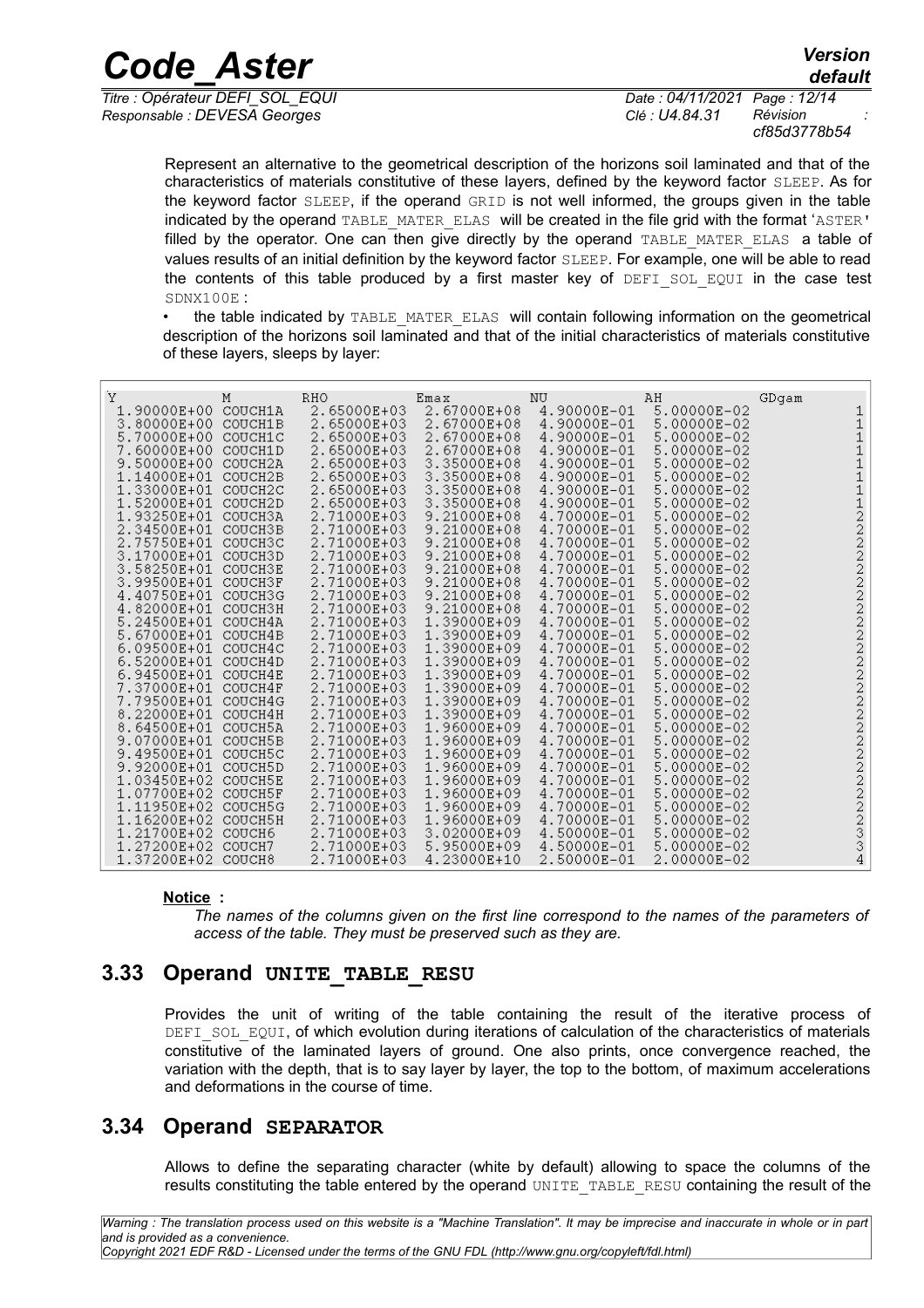*Responsable : DEVESA Georges Clé : U4.84.31 Révision :*

*Titre : Opérateur DEFI\_SOL\_EQUI Date : 04/11/2021 Page : 13/14 cf85d3778b54*

iterative process of DEFI\_SOL\_EQUI. This operand plays the same part as in the operators LIRE\_TABLE OF IMPR\_TABLE.

### **3.35 Operand UNITE\_RESU\_TRAN**

Provides the unit of writing to the format 'TABLE' transitory evolutions of accelerations, then deformations and then of the stresses shear, obtained in the end of the iterative process of DEFI\_SOL\_EQUI. These evolutions are printed, column by column, successively: in free field, with the levelling rock, then with the bottom of each horizon soil laminated, top downwards.

### **3.36 Operand UNITE\_RESU\_SPEC**

Provides the unit of writing to the format 'TABLE' frequential evolutions of the spectra of answer (SRO) in acceleration obtainedES in the end of the iterative process of DEFI SOL EQUI. These evolutions are printed, column by column, successively: in free field, with the levelling rock, then with the bottom of each horizon soil laminated, top downwards.

### **3.37 Operand UNITE\_RESU\_DSP**

Provides the unit of writing to the format 'TABLE' spectral concentrations (DSP) in acceleration obtainedES in the end of the iterative process of DEFI\_SOL\_EQUI. These evolutions are printed, column by column, successively: in free field, with the levelling rock, then with the bottom of each horizon soil laminated, top downwards.

### **3.38 Operand TOUT\_CHAM**

Indicate, if one prints or not in the file given by UNITE\_RESU  $*$  transitory evolutions of the fields 'OUICKLY' and 'DEPL' as well as the fields of nodal force 'FORC\_NODA' in each level of the column of laminated ground. That is necessary in particular for a further development by the operator DEFI CHAR SOL [U4.84.32].

**Notice :**

*It is strongly advised in successive calls to DEFI\_SOL\_EQUI to distinguish the numbers from logical unit from UNITE\_RESU\_\* because by using the same numbers, one is likely to create shifts of number of table to reading, especially when the option was used*  $TOUTCHAM=' OUT'$ *.* 

### **3.39 Operand CONNECTION**

◊ CONNECTION = / 'PERIODIC', / 'WITHOUT',

Indicate, in the case of a loading plane wave, if the relation of periodicity between the flat rim and the left edge of the column representative of the stratification of ground is active. If standard modeling 1D – 3 components, to put imperatively CONNECTION = ' PERIODIQUE'.

### **3.40 Operand LONG\_CARA**

Indicate, in the case of a loading plane wave, the value characteristic length defined in DEFI\_MATERIAU keyword ELAS allowing to calculate of rigidity added on the absorbing border constituted by edgeS right and left of the column of ground.

### **3.41 Operand UNITE\_TRAN\_INIT**

In the case of a loading plane wave and of a modeling  $1D - 1$  component, Fournit the unit of writing to the format 'TABLE' transitory evolutions in each level of the column of laminated ground obtained at